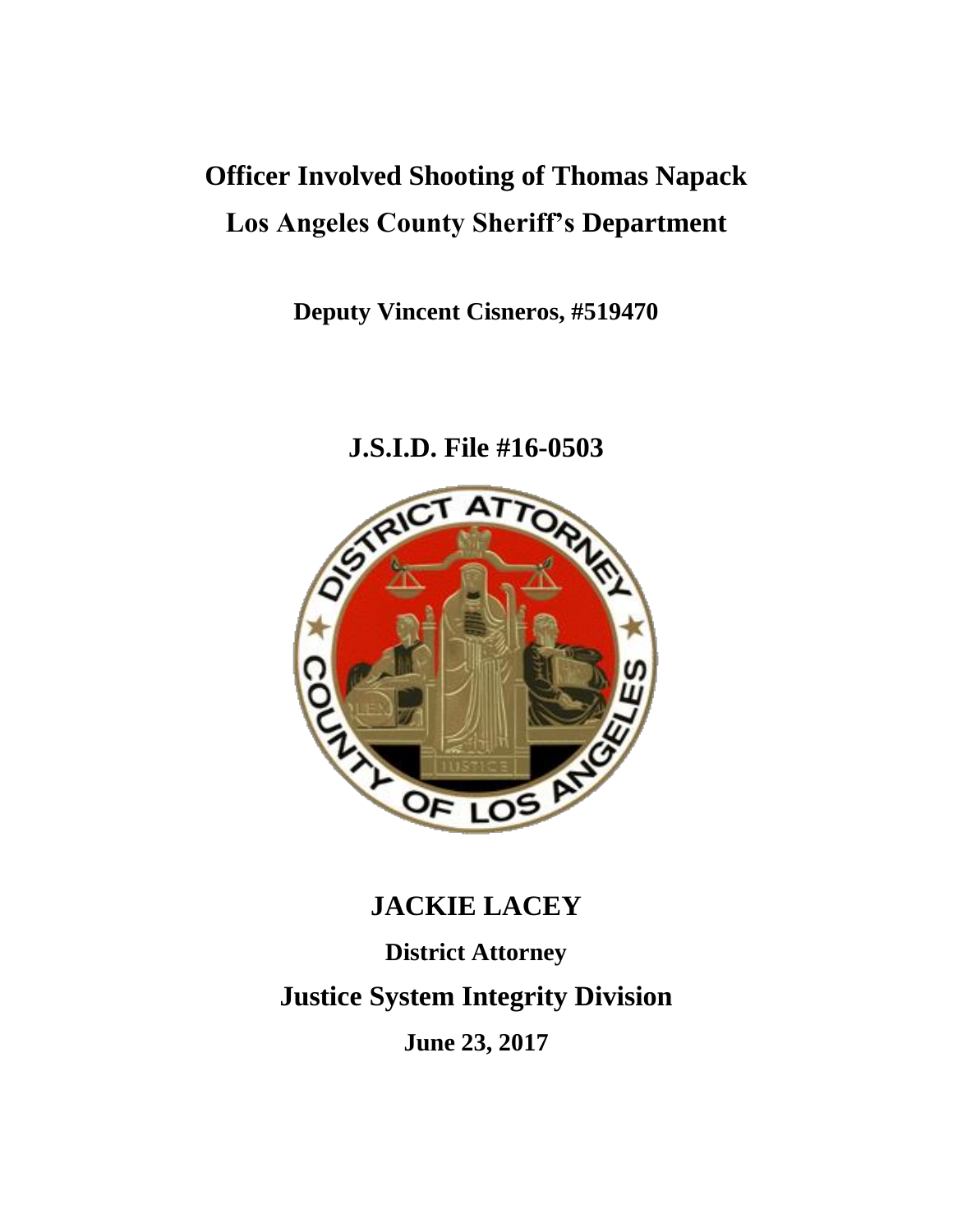#### **MEMORANDUM**

- TO: CAPTAIN CHRISTOPHER BERGNER Los Angeles County Sheriff's Department Homicide Bureau 1 Cupania Circle Monterey Park, California 91755
- FROM: JUSTICE SYSTEM INTEGRITY DIVISION Los Angeles County District Attorney's Office
- SUBJECT: Officer Involved Shooting of Thomas Napack J.S.I.D. File #16-0503 L.A.S.D. File #016-04979-6637-056
- DATE: June 23, 2017

The Justice System Integrity Division of the Los Angeles County District Attorney's Office has completed its review of the October 4, 2016, non-fatal shooting of Thomas Napack by Los Angeles County Sheriff's Department (LASD) Deputy Vincent Cisneros. It is our conclusion that Deputy Cisneros acted in lawful self-defense and defense of others.

The District Attorney's Command Center was notified of this shooting on October 4, 2016, at approximately 1:58 p.m. The District Attorney's Response Team responded and was given a briefing and walk-through of the scene.

The following analysis is based on investigative reports submitted to this office by LASD Sergeant Guillermo Morales and Detective Steve Blagg. The reports include witness statements, photographs, and videos. The voluntary statement of Deputy Cisneros was considered in this analysis.

#### **FACTUAL ANALYSIS**

On October 4, 2016, at approximately 12:55 p.m., LASD Deputies Vincent Cisneros and Russell Helbing were in full LASD uniform assigned to the Transit Policing Division, patrolling the Santa Monica Metro station.<sup>1</sup> Cisneros and Helbing were standing on the south side of the platform area next to the handicap/emergency exit gate when a man, later identified as Thomas Napack, aggressively approached them carrying a knife in each hand. When he was about five feet from Helbing, Napack attempted to stab Helbing in the abdomen, but failed to make contact. Simultaneously, Napack attempted to stab Cisneros with a second knife he held in his left hand.

<sup>&</sup>lt;sup>1</sup> Both deputies were dressed in a Sheriff's Class B uniform with an external bullet resistant vest with Sheriff's Department markings on the front and back.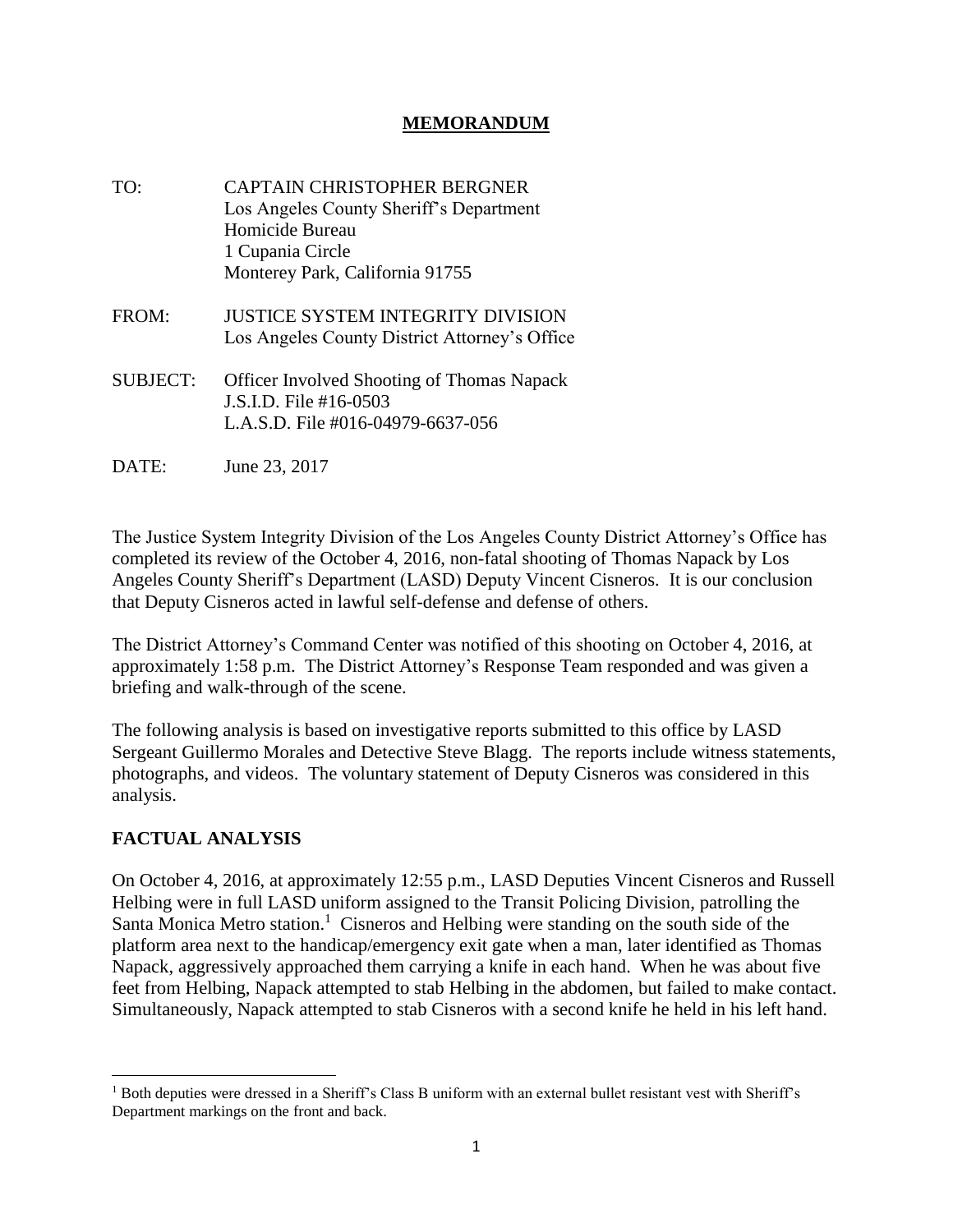Fearing for his life and that of Helbing, Cisneros fired one round at Napack from his service weapon, striking Napack on his lower left flank area.<sup>2</sup>

Napack was transported to the University of California Los Angeles Medical Center (UCLA Medical Center) for medical treatment. On October 8, 2016, Napack was discharged into the custody of LASD and booked on two counts of attempted murder in violation of Penal Code section 664/187(a), and two counts of assault with a deadly weapon, in violation of Penal Code section  $245(c).$ <sup>3</sup>

#### **Statement of Deputy Russell Helbing**

On October 4, 2016, at approximately 11:30 a.m., Helbing was assigned, along with Cisneros, to the Transit Policing Division, patrolling the Santa Monica Metro station for LASD. Helbing and Cisneros were on foot patrol on the passenger station and platform area. As they were standing near the south turnstiles on the platform, Helbing saw Napack walking toward him at a fast pace. When Napack was approximately five feet from him, Helbing saw that Napack was holding a knife in his right hand, at waist level, with the blade pointing away from Napack's body. The knife was a kitchen style knife with a black handle and an approximate three-inch silver blade. Napack lunged at Helbing with the knife and attempted to stab him in the stomach area.<sup>4</sup> Helbing grabbed Napack's right wrist and covered his hand with his right hand in an attempt to control the knife. Helbing was about to take Napack to the ground by sweeping his legs, when he saw that Napack was holding another kitchen-style knife, with an approximate six-inch blade, in his left hand. Using the knife in his left hand, Napack attempted to stab Cisneros who was standing approximately two to three feet away. Napack appeared to have a blank look on his face and did not say anything to them, either before or after the attack.

Fearing for his and Cisneros' safety, Helbing pushed Napack away and drew his service weapon. Helbing then heard Cisneros fire one round from his service weapon and saw Napack fall to the ground, dropping both knives. Helbing held Napack at gunpoint as he broadcast via his handheld radio that he and Cisneros had been involved in a shooting, and requested the fire department and additional units respond to their location. Helbing and Cisneros handcuffed Napack and turned him onto his side. Helbing rendered first aid to Napack until the arrival of Santa Monica Police officers.

#### **Statement of Deputy Vincent Cisneros**

Cisneros was facing west and Helbing was facing east while they were standing on the south side of the platform near the emergency exit. Cisneros was approximately five feet from Napack, when he first saw Napack running toward Helbing. Napack had a knife in his right hand with the blade of the knife pointed away from his body. When he was approximately two feet from Helbing, Napack lunged at Helbing with the knife. Cisneros was under the impression that Napack had stabbed Helbing in the chest or stomach.<sup>5</sup> Although Cisneros knew that Helbing

<sup>&</sup>lt;sup>2</sup> Cisneros was armed with a Sig Sauer .45 caliber semiautomatic pistol.

<sup>3</sup> Napack's case, court case number SA094120, is currently set for preliminary hearing setting on June 14, 2017.

<sup>&</sup>lt;sup>4</sup> The knife failed to make contact with Helbing's body, and Helbing was not injured.

<sup>5</sup> Unbeknownst to Cisneros, Helbing was uninjured.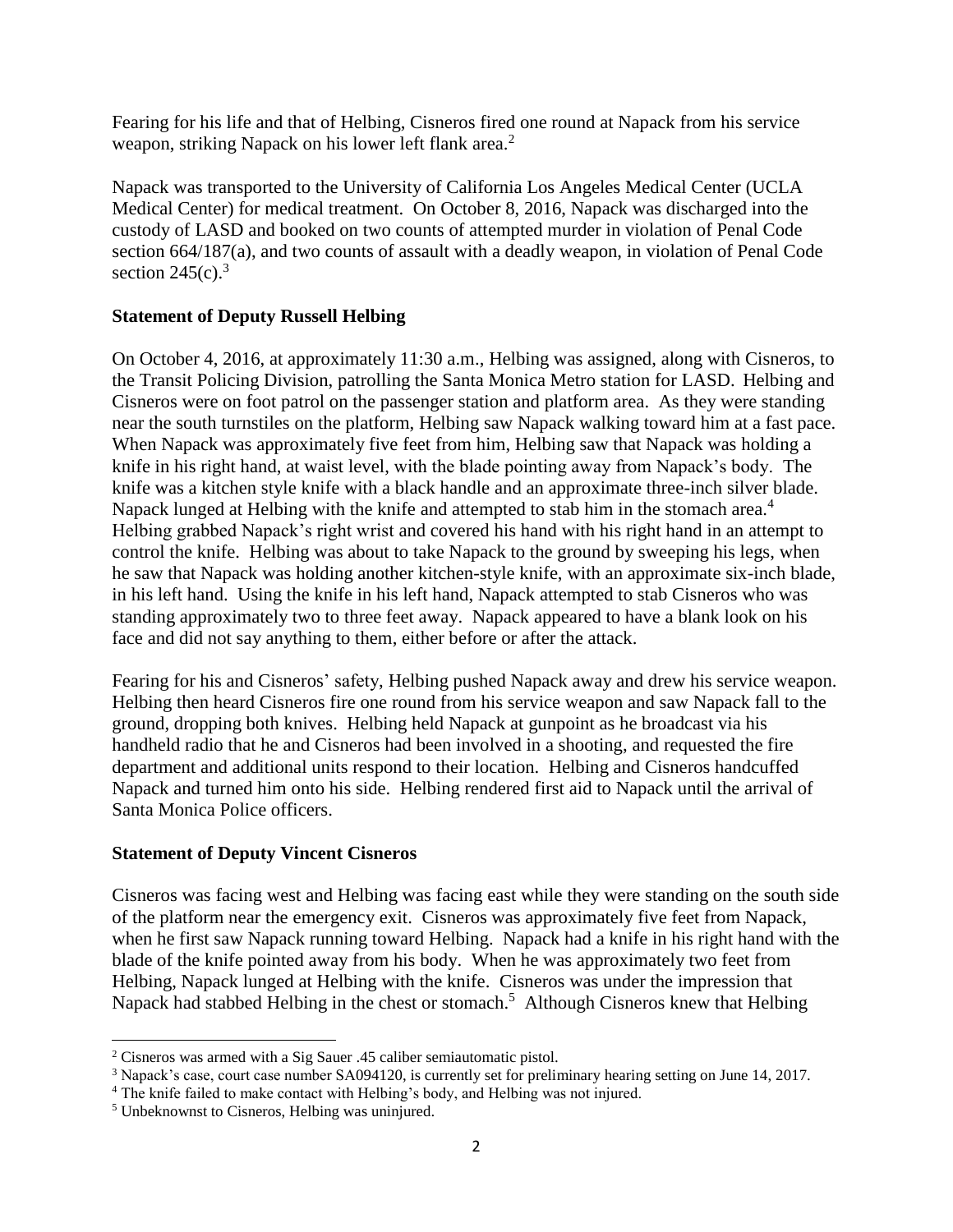was wearing an external bullet resistant vest, he also knew that the vest was not resistant to a sharp object, such as a knife. Helbing held Napack's right hand with both of his hands, but Napack was struggling to break free of Helbing's grasp. Cisneros attempted to grab Napack to assist, when Cisneros noticed Napack was holding a larger knife in his left hand with the blade up and aimed toward him. Fearing that Napack was about to stab him or Helbing with the second knife, Cisneros stepped back from Napack, drew his duty weapon and fired one round at Napack, who was about five to ten feet to Cisneros' right. Napack fell to the ground and dropped both knives. Upon handcuffing Napack, Cisneros observed that Napack was bleeding from a wound to his lower back.

#### **Statement of Justin R.**

Justin R. exited a train when he noticed Cisneros and Helbing standing off to his left on the south side of the platform, near the station's turnstiles. Justin R. was on the staircase on the north side of the station when he observed Napack approaching Cisneros and Helbing with a knife in his right hand. The knife had a black handle and a four-inch blade. Napack was holding the knife with his hands down by his side and with the blade protruding out in front of his body. Napack walked aggressively toward Cisneros and Helbing. It appeared as if Napack was "going to harm the officers." When Napack was approximately five to eight feet from Cisneros and Helbing, Cisneros drew his service weapon and fired one round at Napack. Napack fell to the ground on his back. Justin R. then observed a knife on the ground. Cisneros and Helbing held Napack at gunpoint, handcuffed him, and rendered aid to him until other officers arrived to assist.

#### **Statement of Thomas Napack**

Napack was interviewed per *Miranda* on two separate occasions. During his first interview, on October 4, 2016, while at the UCLA Medical Center, Napack admitted that he "attacked" a police officer with a knife. Napack stated that he did so because he wanted to go to jail and "so that the full extent of the law would come down on me." Napack knew he was attacking a police officer because "they were in uniform." Napack stated he was trying to die. Napack added, "I wanted to get shot. I didn't have anything to live for. I can't get into a homeless shelter. I just want to die."

During his second interview on October 16, 2016, while in custody in the jail, Napack provided additional details. Napack is a musician originally from the Washington, D.C. area. Napack had been in a mental hospital in Tennessee approximately three weeks prior to the incident and had been diagnosed with schizoaffective disorder.<sup>6</sup> He was prescribed medication, but had not taken any since leaving the hospital.

On the date of the incident, Napack had arrived at the Santa Monica Metro station from the Downtown Metro station in Los Angeles. Napack stated that he rode the train back and forth a couple of times so he could find a police officer. Upon exiting the train in Santa Monica, Napack saw two officers standing near the turnstiles. These were the first officers Napack

<sup>6</sup> Schizoaffective disorder is a mental disorder characterized primarily by symptoms of schizophrenia, such as hallucinations or delusions, and symptoms of a mood disorder, such as mania and depression.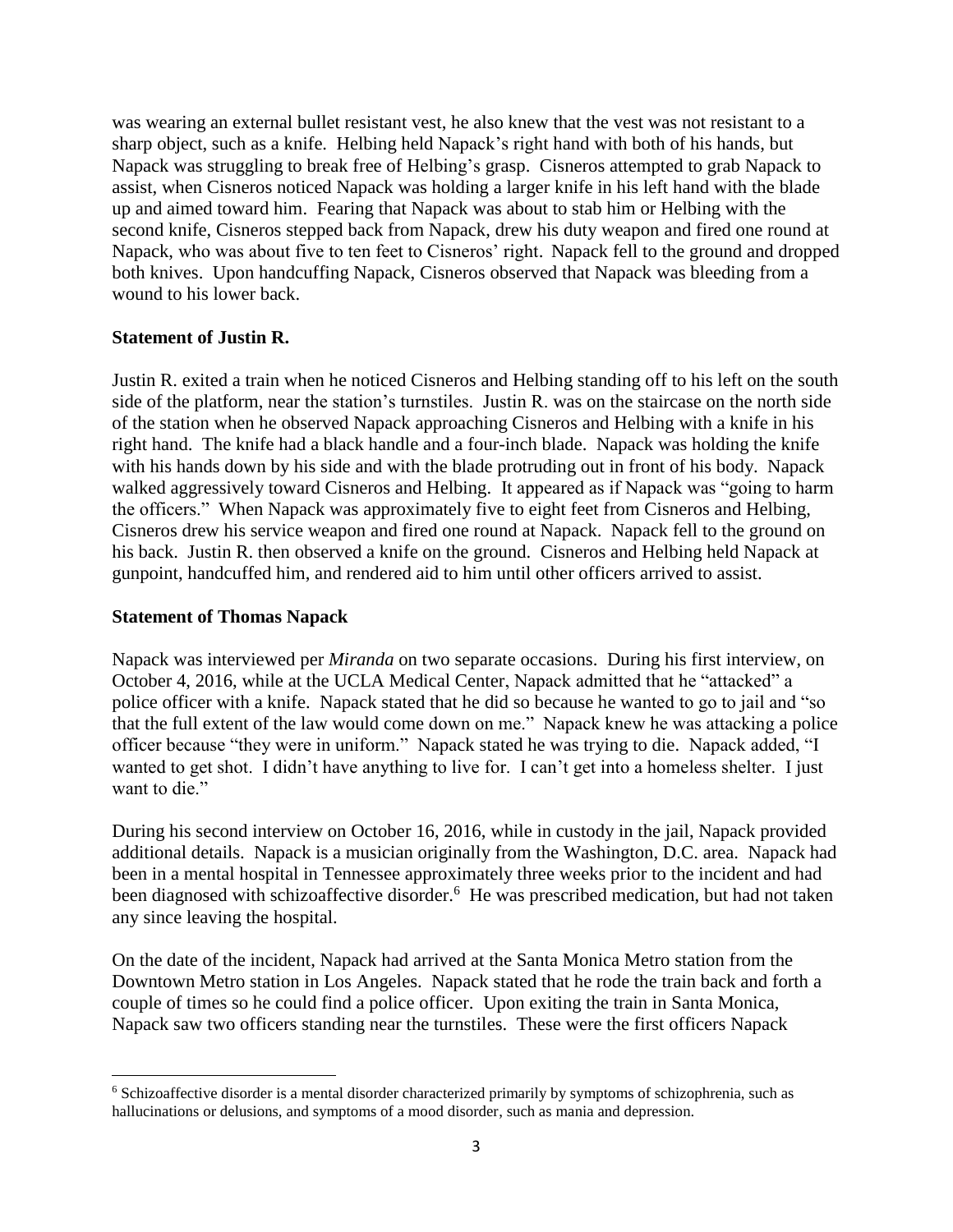encountered that day.<sup>7</sup> Napack knew they were police officers because they were wearing uniforms. Napack walked up to the two officers armed with a knife in each hand. $8$  The knives were kitchen style knives with black handles. When he got close, Napack pointed the knife at one officer and "came at him," but does not remember if he lunged at the officer. Napack was then shot one time by an officer. Napack admitted he attacked the officers because, "I was trying to get killed." Napack felt he had nothing to live for because he was homeless and had nowhere to live. Napack stated, "I just didn't have any options. It's cold in the streets." Napack had tried to get arrested the day prior by exposing himself on the Santa Monica Pier, but although he was arrested, he was cited and released a few hours later.<sup>9</sup> While admitting he understood he could have hurt the officers, Napack denied he wanted to kill the officer. Napack stated, "I would definitely not have stabbed the officer if he didn't shoot me." Napack added that he has a guardian angel, "Nina," who speaks to him and told him to do what he did with the knives. Napack denied using any controlled substances or consuming alcohol prior to the incident, stating he was "completely sober" when he did this.<sup>10</sup> Napack stated that he was happy he had not hurt anyone, but felt bad "because it had to come to this to have somewhere to live."

#### **Physical Evidence**

 $\overline{a}$ 

Surveillance video footage was obtained from the Metropolitan Transit Authority (MTA) Santa Monica Metro station and from nearby locations. A video from the MTA shows Napack walking on the platform at approximately 12:54 p.m. with a knife in each hand.

 $<sup>7</sup>$  Napack stated he specifically chose the Santa Monica train station because he had been to that location in the past</sup> and had seen police officers who usually stood in the area near the turnstiles.

<sup>&</sup>lt;sup>8</sup> Napack admitted he specifically stole the knives that morning from a "Walgreens" in downtown Los Angeles near Figueroa Avenue, in order to use them to attack the officers. Investigators were able to locate video footage of Napack at the aforementioned Walgreens location.

<sup>9</sup> Investigators obtained the Santa Monica Police Department Incident Report documenting Napack's October 3, 2016 arrest. Per the Incident Report, Napack was observed walking completely naked on the pier with his clothes neatly rolled and tucked under his arm as he walked. Napack informed the arresting officers that he was in perfect health and in no need of psychiatric help.

<sup>&</sup>lt;sup>10</sup> Napack's blood was drawn approximately three hours after being admitted to the UCLA Medical Center. A toxicology examination performed at the hospital was negative for any controlled substances. (A positive result for opiates was likely the result of pain control medication administered to Napack while at the hospital.)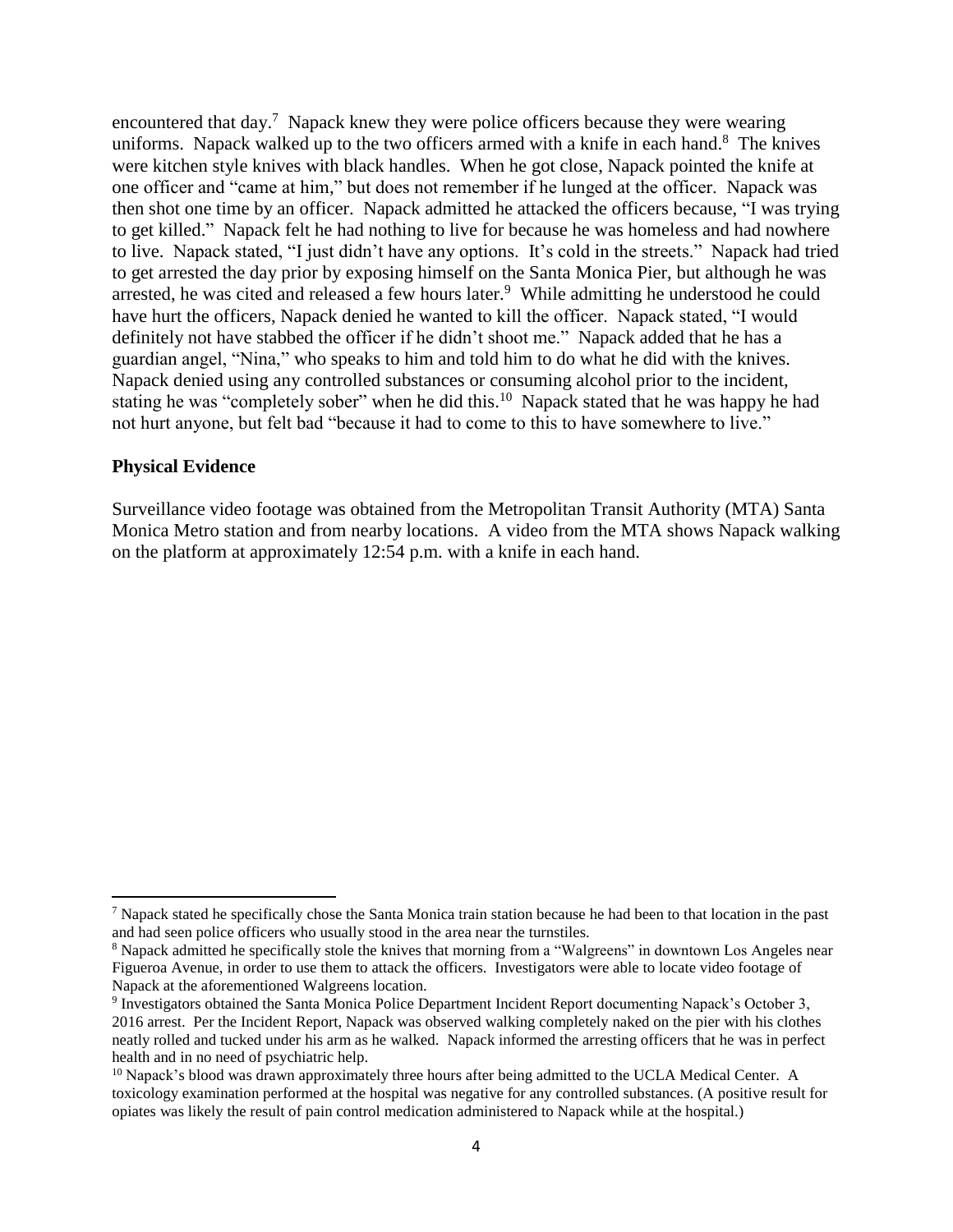

Napack Walking on the Platform While Holding a Knife in Each Hand

Another video, from a different camera view, captured Napack lunging at the deputies. Napack is seen attempting to stab Helbing with the knife in his right hand, while directing the knife in his left hand toward Cisneros as Cisneros reaches for his service weapon. The video then appears to capture Cisneros as he fires in Napack's direction, who is by then out of the camera view. Video footage obtained from two other cameras captured Napack falling to the ground.<sup>11</sup>



Napack Attempting to Stab Helbing While Aiming Another Knife at Cisneros

<sup>&</sup>lt;sup>11</sup> The MTA surveillance video footage does not contain audio.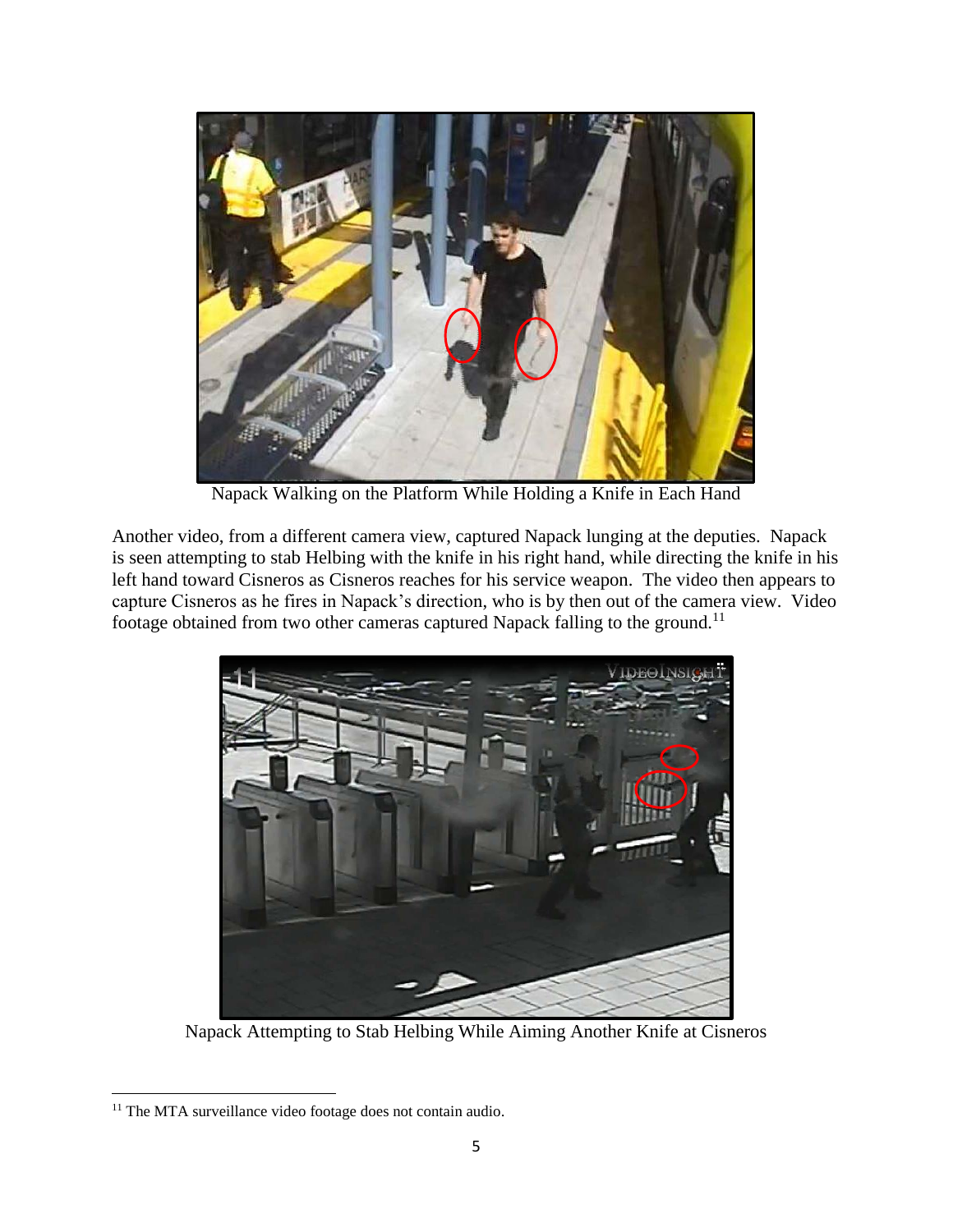Napack was armed with two knives, both with black plastic handles, which were recovered from the scene. One knife had approximately a five-inch blade, while the other knife had approximately a three-inch blade.



Knives Recovered from the Scene

#### **LEGAL ANALYSIS**

California law permits the use of deadly force in self-defense or in the defense of others if it reasonably appears to the person claiming the right of self-defense or the defense of others that he actually and reasonably believed that he or others were in imminent danger of great bodily injury or death.<sup>12</sup> *People v. Randle* (2005) 35 Cal.4<sup>th</sup> 987, 994 (overruled on another ground in *People v. Chun* (2009) 45 Cal.4<sup>th</sup> 1172, 1201); *People v. Humphrey* (1996) 13 Cal.4<sup>th</sup> 1073, 1082.

In protecting himself or another, a person may use all the force which he believes reasonably necessary and which would appear to a reasonable person, in the same or similar circumstances, to be necessary to prevent the injury which appears to be imminent.<sup>13</sup>

"The 'reasonableness' of a particular use of force must be judged from the perspective of a reasonable officer on the scene, rather than the 20/20 vision of hindsight…. The calculus of reasonableness must embody allowance for the fact that police officers are often forced to make split-second judgments – in circumstances that are tense, uncertain, and rapidly evolving – about the amount of force that is necessary in a particular situation." *Graham v. Connor* (1989) 490 U.S. 386, 396-397.

The evidence examined in this investigation shows that Deputies Cisneros and Helbing were patrolling the Santa Monica train station on foot, when they were suddenly approached by Napack who was armed with a knife in each hand. Witness Justin R. noted that Napack aggressively approached the deputies and it appeared that he was "going to harm the officers." Napack lunged at Helbing, attempting to stab him, while aiming a second knife at Cisneros. Fearing for his life, and that of Helbing whom he believed had been stabbed, Cisneros fired his service weapon once at Napack, striking him on the lower left flank.

<sup>&</sup>lt;sup>12</sup> Penal Code section 197 and CALCRIM No. 505.

<sup>13</sup> CALCRIM No. 3470.